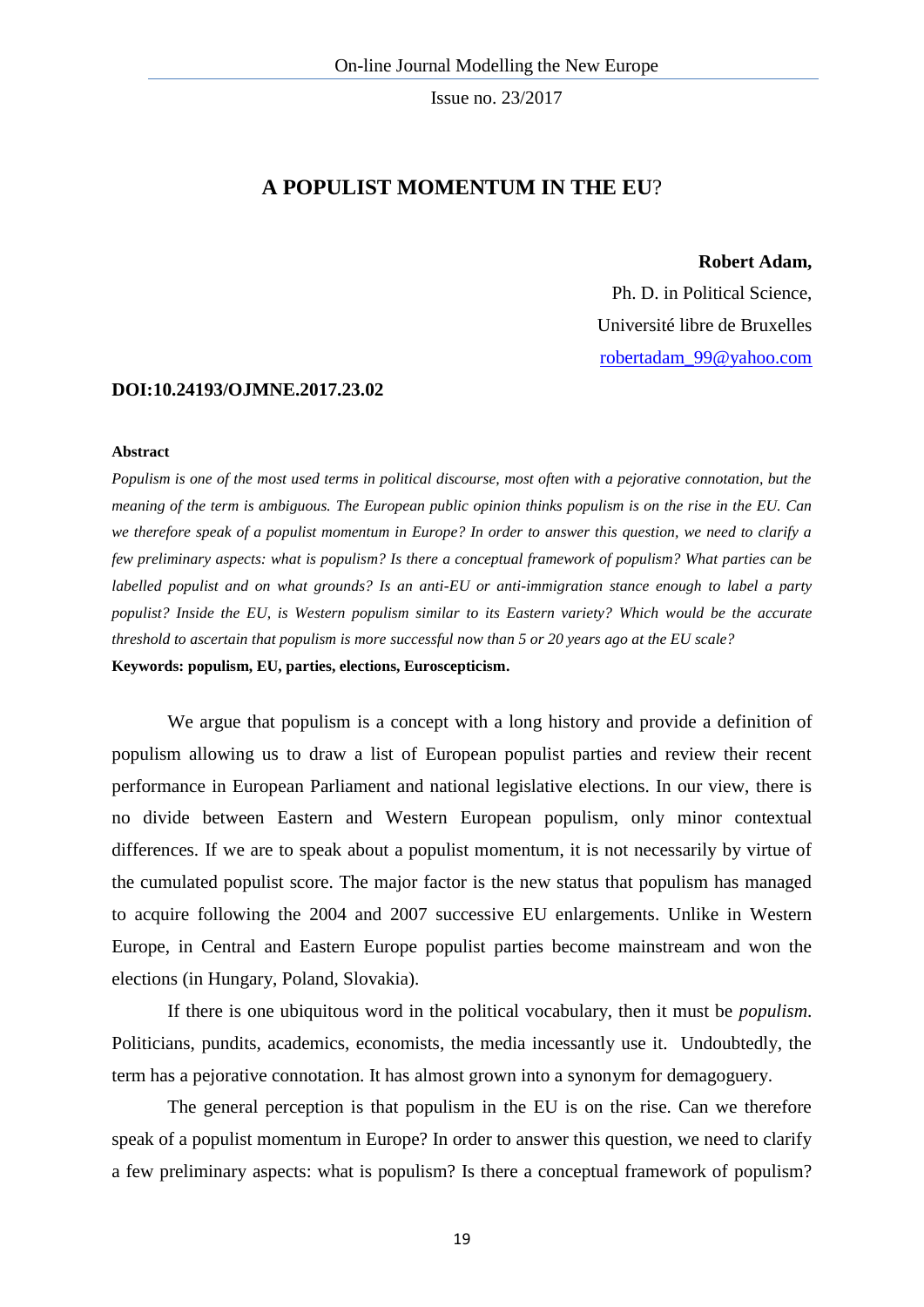What parties can be labelled populist and on what grounds? Is an anti-EU or anti-immigration stance enough to label a party populist? Inside the EU, is Western populism similar to its Eastern variety? Which would be the accurate threshold to ascertain that populism is more successful now than 5 or 20 years ago at the EU scale?

## **Populism: an ambiguous concept**

If everyone seems to talk about populism, is there a consensus on the meaning of the term? By no means: if there be an arduous conceptual task, then it must be defining populism. Populism is a vague concept and the word is used almost exclusively in a negative context. Nevertheless, for more than 50 years, a rather rich literature has tackled the subject.

The stumbling block has most often been the ambiguity of the term *populism*. Is it an ideology or a movement? Also, as populism has mostly been defined by delimitation, by its critics rather than by its followers, this has created a wider spectrum of signification. This illegitimate birth entails a limited conceptual autonomy: populism needs to be compared to something else in order to be identified *a contrario*. Also, populism has often been considered a disease of representative democracy, not a doctrine in its own right.

This has not always been the case. Populism is the iron mask of democracy, the supplanted twin. Populism does have a legitimate history: people used to proudly call themselves populists and defended their political vision.

The concept of populism has been drawing the attention of social scientists for exactly half a century. The first academic symposium dedicated to populism was held on May 19-21 at the London School of Economics and its works were subsequently published in 1969 (Ionescu and Gellner, 1969).

But in order to trace the academic history of populism, one needs to follow its political history.

Populism and democracy share their roots. Populism and the nation-state were born at the same moment in history: the end of the  $18<sup>th</sup>$  century which brought about the French Revolution. Representative democracy won over populism as the political regime of the newborn nation-state. The people is the new sovereign, only it does not rule directly but via elected representatives. The transition was operated during the Estates-General in 1789, when the Third Estate breaks away and establishes itself as National Assembly instead of People's Assembly: the people vanishes, the nation supersedes it. The second half of the  $19<sup>th</sup>$  century sees it resurface in Russia and the US, with the *narodniki* and the American populists.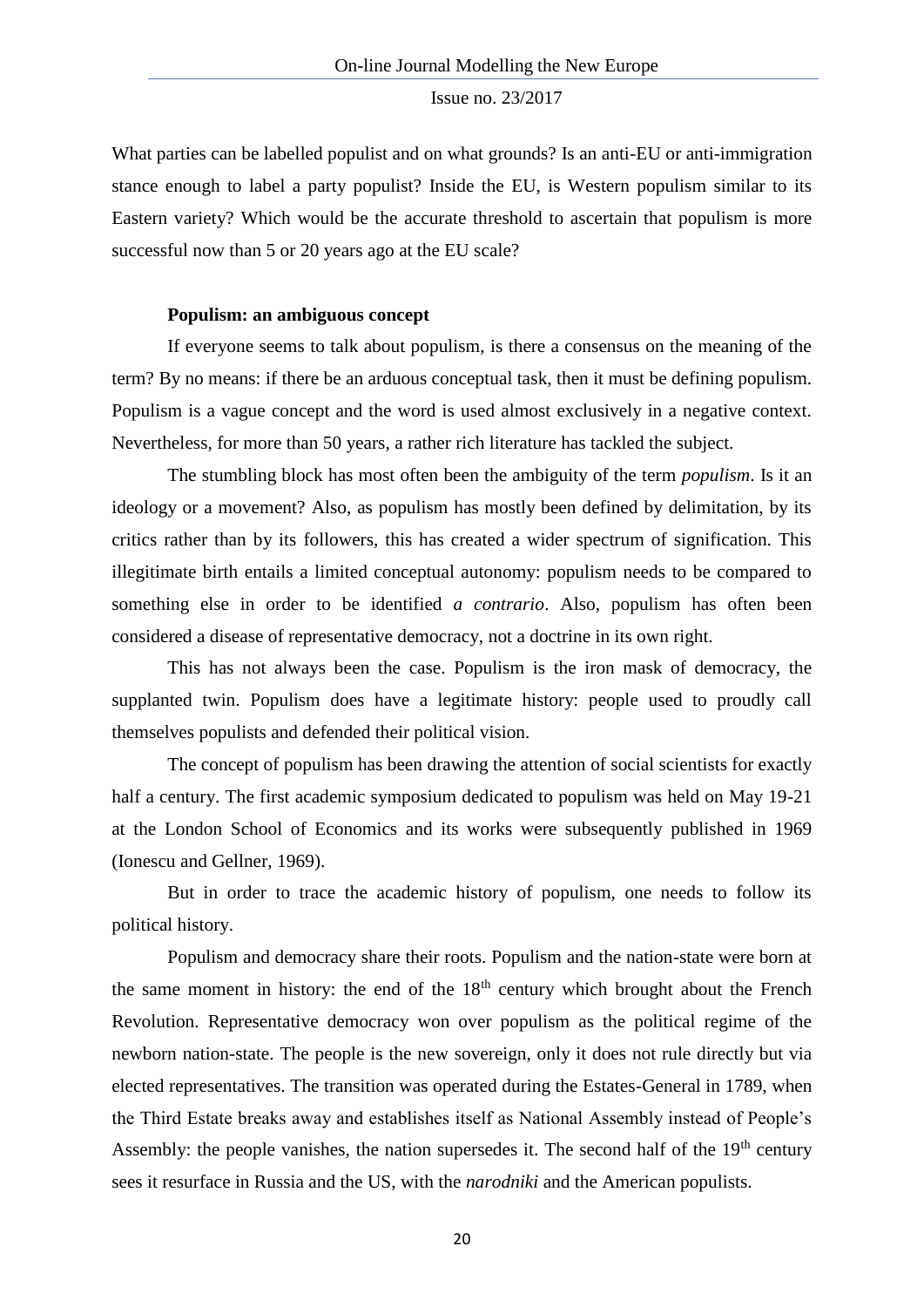The *narodniki* were left-wing intellectuals opposed to the reforms meant to westernize Russia. Their doctrine blended socialism and tradition, and the role of the intellectuals was to enlighten the peasants. Strongly anti-capitalist, they dreamt of a new society built upon the model of the traditional Russian rural community, with its collective ownership of the lands. The movement was active between 1850 and 1880, and in 1876 the party *Zemlia i Volia (Land and Freedom*) was founded. Internal disputes led to a split. The radical terrorist wing disintegrated after the assassination of Tsar Alexander II (1881).

In the US, the impulse of the populist movement did not come from the elite, but from the farmers themselves. The Farmers' Alliance, set up in 1876, was the reaction of Southern and Western farmers to the agricultural crisis of the mid 1870's. Facing low prices and mounting debts, under pressure from banks and railroads, they lobbied the federal government for regulation. As the Republican and Democrat parties were reluctant to the farmers' requests, in 1891, the People's Party, widely known also as the Populist Party, was created. Its goal was to defend the interests of the small farmer against the financial and industrial elite. As such, it advocated for the dismantling of national banks, a graduated income tax, direct election of US senators and Government control of all railroads, telegraphs and telephones.

At the 1892 presidential election, the People's Party candidate carries four states. The populists are also the first American party to accept women members. Four years later, the party decided after a lively convention to support the losing Democrat candidate. In 1900, 1904 and 1908, the party runs the presidential race. Governors, senators and congressmen were elected under its banner before the party collapsed. Nevertheless, the populist left their mark on the American political history by their appeal to increase the federal power in order to turn it into "the people's government". If their beliefs were often related to socialism, they were not socialists in their vision of private property as principle of economy. One of the key factors contributing to the transformation of Southern farmers' discontent into political populism was their engagement in the co-operative movement (Canovan, 1981, p. 54). This pattern is also visible in the second wave of political populism: Eastern European populism in the interwar period. The People's Party is already typical for a major identity problem of populism: its ambiguous position on the left-right axis.

Eastern European populism is also known as the *Green Uprising*. Agrarian parties met massive success in Bulgaria, Czechoslovakia, Poland, Romania and Yugoslavia. The ideology of these parties highlights private property, land reform and co-operativism and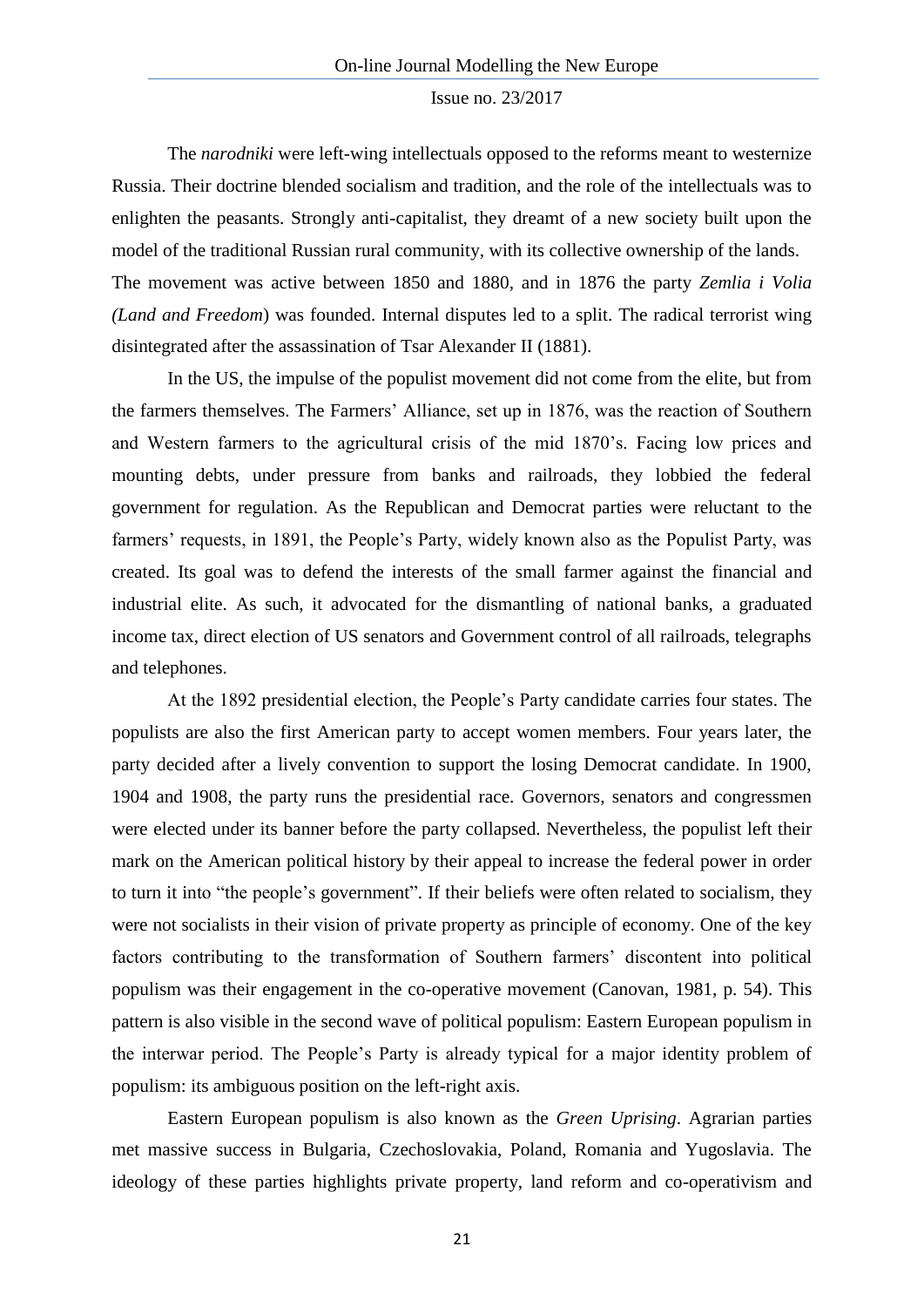their usual nemesis are banks and big landlords. Nationalism is embedded in the DNA of these movements and they advocate for their people's emancipation from foreign domination and the right of the peasantry to build a society mirroring its conservative views.

The following historical waves were Latin American populism, Western European protest movements of the 1980's and 1990's and the new Eastern European populisms. 50 years of populism studies converge on only two distinctive feats shared by all populisms:

- a) trust in the people;
- b) anti-elitism.

Nevertheless, if these two characteristics are common to all forms of populism, they are not its exclusive prerogative. Other political visions, such as libertarianism, socialdemocracy or even Christian-democracy might well claim them in turn. Therefore the conjunction of these two features does not suffice for a minimal definition of populism. Yet the archetypal populist discourse amounts to mobilizing the virtuous common people against the corrupt elites. Considering populism a discourse in the sense given by Ernesto Laclau allows us to avoid the movement/ ideology dichotomy. So, after extensive research we have drafted the following definition of populism integrating elements from Hélio Jaguaribe, Guy Hermet, Daniele Albertazzi & Duncan McDonnel:

*Populism is the discourse rallying the people against a set of leading elites which would deprive (or attempt to deprive) the sovereign people of its rights, values, prosperity, identity and voice and which pretends to possess an instant remedy to the problems of a given society* (Adam, 2016).

#### **What populist parties in the EU?**

In order to assess if there is or not a populist momentum in the EU, one needs to identify which are the populist parties referred to. The definition we have designed shall provide instrumental, as elements of populist discourse have been integrated in the political messages of parties across the political spectrum. We consider that, in order to be relevant, populist movements have to be or have been represented in Parliament over the last five years. As some countries do not have a proportional electoral system, one has to allow for parties with a significant share of voter support but little or no MPs, so we set an alternative significance threshold at 5% of the votes cast in a national election. For instance, UKIP currently has no MP in the newly-elected British parliament, but came first in the UK at the 2014 European Parliament elections.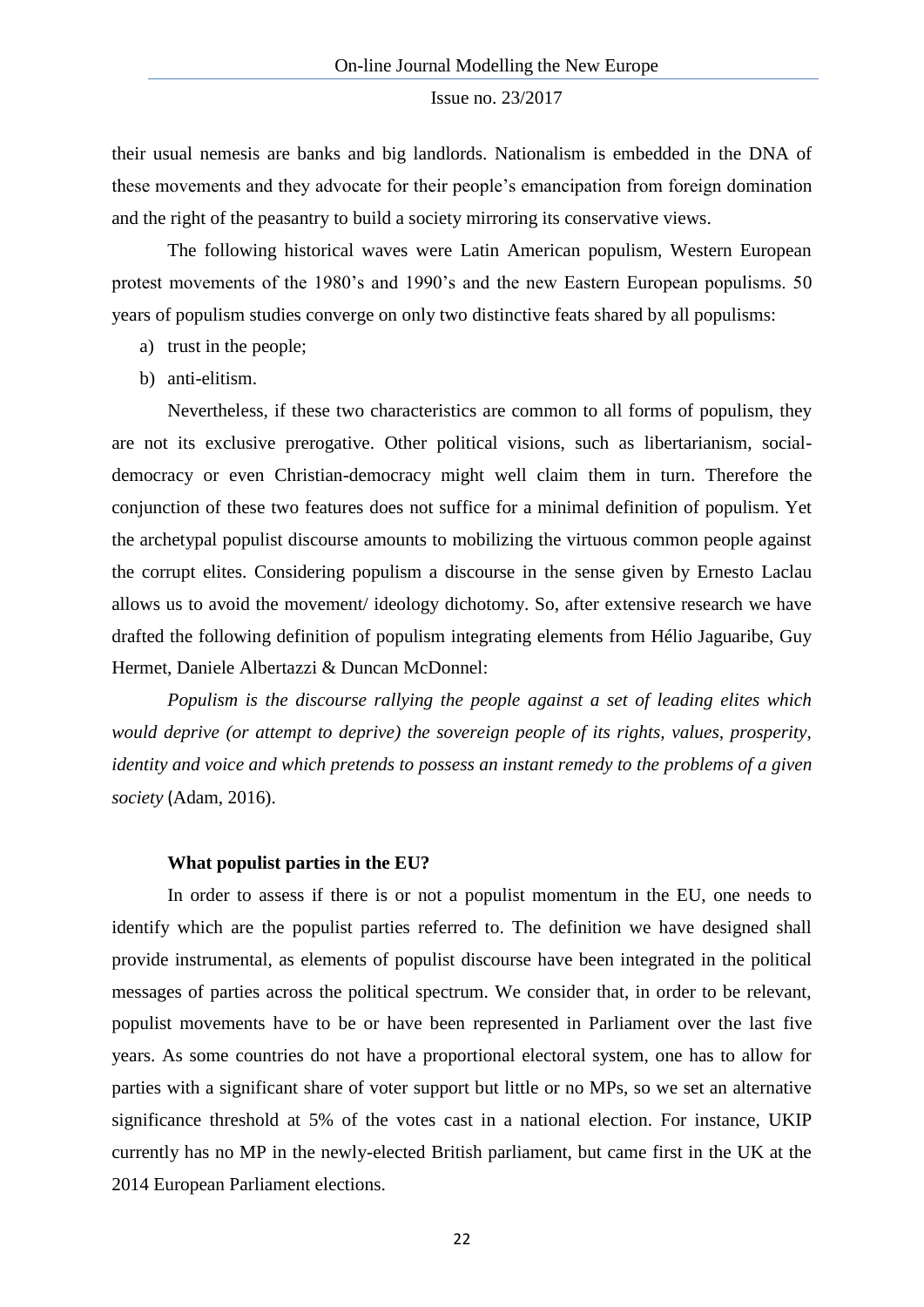The list of populist parties in the EU below can undoubtedly be disputed. Other parties not picked in this table have also been labelled populist by social scientists. Among those included, some are members of mainstream European parties (Direction-Social Democracy in the Party of European Socialists, Fidesz in the European People's Party). In Bulgaria, Boyko Borisov's GERB, member of the EPP, is often considered populist. From our point of view, it is a centre-right party with populist propensity. There is no Romanian representative, as Dan Diaconescu People's Party, the third political force following the 2012 general elections, ceased to exist in 2015. The Greater Romania party, which enjoyed considerable electoral success in 2000 and 2004, has also collapsed, so that for the time being there is no populist movement in the country. In Greece, Golden Dawn has sometimes been called populist: we envisage it as a far-right movement. In Cyprus, the Citizens' Alliance (SYPOL) is also regarded at times as populist: we deem it a radical left party. The Kotleba – People's Party Our Slovakia does not qualify in our view to be considered right-wing populist, as there is solid ground to place it to the extreme right. Nine EU countries momentarily lack a successful populist actor: Croatia, Cyprus, Estonia, Latvia, Luxembourg, Malta, Portugal, Romania and Slovenia.

The ideological diversity of the selected parties is extreme, ranging from the far left (SYRIZA, Die Linke) to the far right (AfD, Jobbik), corroborating the idea that populism is neither right nor left. As compared to our definition, all these parties rally the people against distant elites, most often the European Union, but also the national establishment perceived as alienated from the people's needs and aspirations (FN, AfD, M5S, Unidos Podemos, UKIP). For the most left-leaning, these corrupt elites represent the capitalist system (Die Linke, SYRIZA). Some of them, as current (SYRIZA, PiS, Smer-SD, Fidesz) or former (FPÖ) ruling parties, and even as junior coalition partners (SNS, United Patriots), cannot fully play the anti-establishment card, so they resort to the unifying populist rhetoric. Unifying populism serves politicians trying to transcend cleavages, to pose as connectors. To do so, they make use of a semantic ambiguity of the term *people*, which can signify altogether the people as nation (*dêmos*), the ethnical people (*ethnos*) or ordinary people. Thus they can appeal to the people to seek unity for a wide range of purposes, the only constant being that the foreseen unity is made *against* something: the other politicians and parties if the intended audience is the people of citizens, the civic nation (*dêmos*); the foreigners, be they from outside the country or from within (minorities) if they address the ethnic people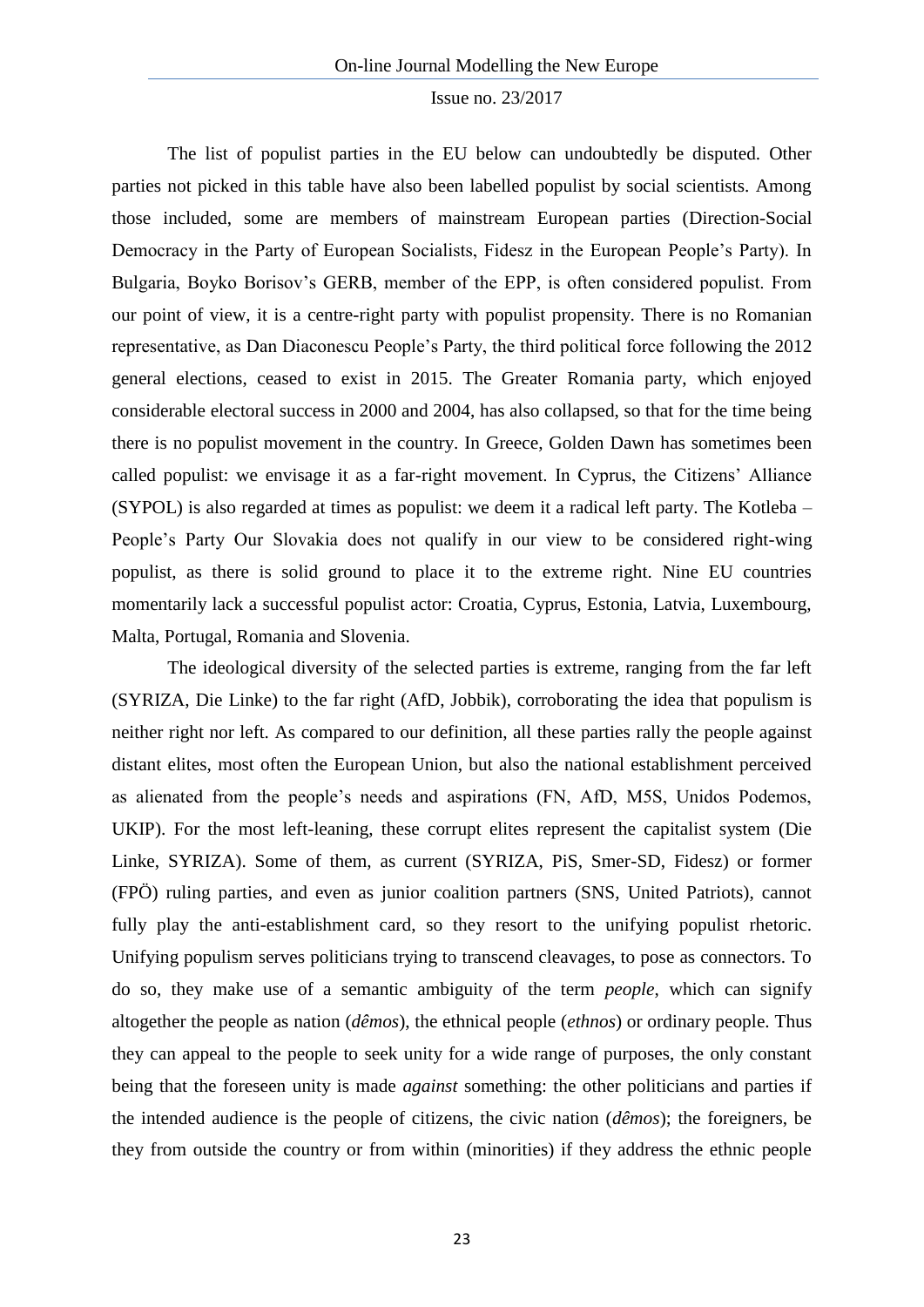(*ethnos*); the wealthy and all sorts of elites if one intends to rally the grassroots against the powerful.

When Orbán Viktor developed the concept of illiberal democracy, it was in fact a populist democracy that he was advocating for. A democracy where supranational elites cannot sway national policies; where checks and balances are limited and the government has a strong say in economy; where the people achieves self-government and the political agenda is regulated by instruments of direct democracy (referenda). As a role-model populist, the Hungarian prime minister was disputing the theory of elitarian democracy to be defended against the people unable to grasp its level of complexity as a political system, famously elaborated by Lipset (1960).

The EU is the ideal scapegoat for populist parties, but they do not have the monopoly of Euroscepticism. Mainstream European parties, such as the British Conservatives, have been very critical of EU policies. According to their attitude towards the EU, the populist parties can be divided into hard and soft Eurosceptics. Hard Eurosceptics (Europhobes) would rather their country withdrew from the EU, while soft Eurosceptics plead for EU reform. The tough stance is roughly shared by UKIP, the National Front, the Italian 5 Star Movement, Danish People's Party, Jobbik, the Lithuanian Order and Justice, the Dutch Party for Freedom, the Sweden Democrats, part of the United Patriots electoral alliance from Bulgaria (Ataka) and the Vlaams Belang. The rest are rather to be placed on the soft Euroscepticism side.

Not surprisingly, the pro/anti-EU cleavage is most important in the European Parliament elections and less important in national ones. Some of the most Europhobic parties (UKIP, National Front, Order and Justice, the Danish People's Party) have posted massive scores in the EP polls, at least twice their tally in the national legislative ballot.

A key element when it comes to sorting which parties can be counted as populist stems from the third part of our definition ("instant remedy"). The issue is the relationship to time. The time of populism is the present continuous or the historical present. The populist speaker devises, by an emotional discourse bordering on the uchronia, an artificial time in which the historical figures from the past are called to weigh in today's political decisions. This feature is shared with nationalism. If populism can foster social and economic transformation, as it did in Latin America, the values it carries are traditional and its essence is not revolutionary. In order to overcome this dichotomy, populism needs to adopt a historical perspective.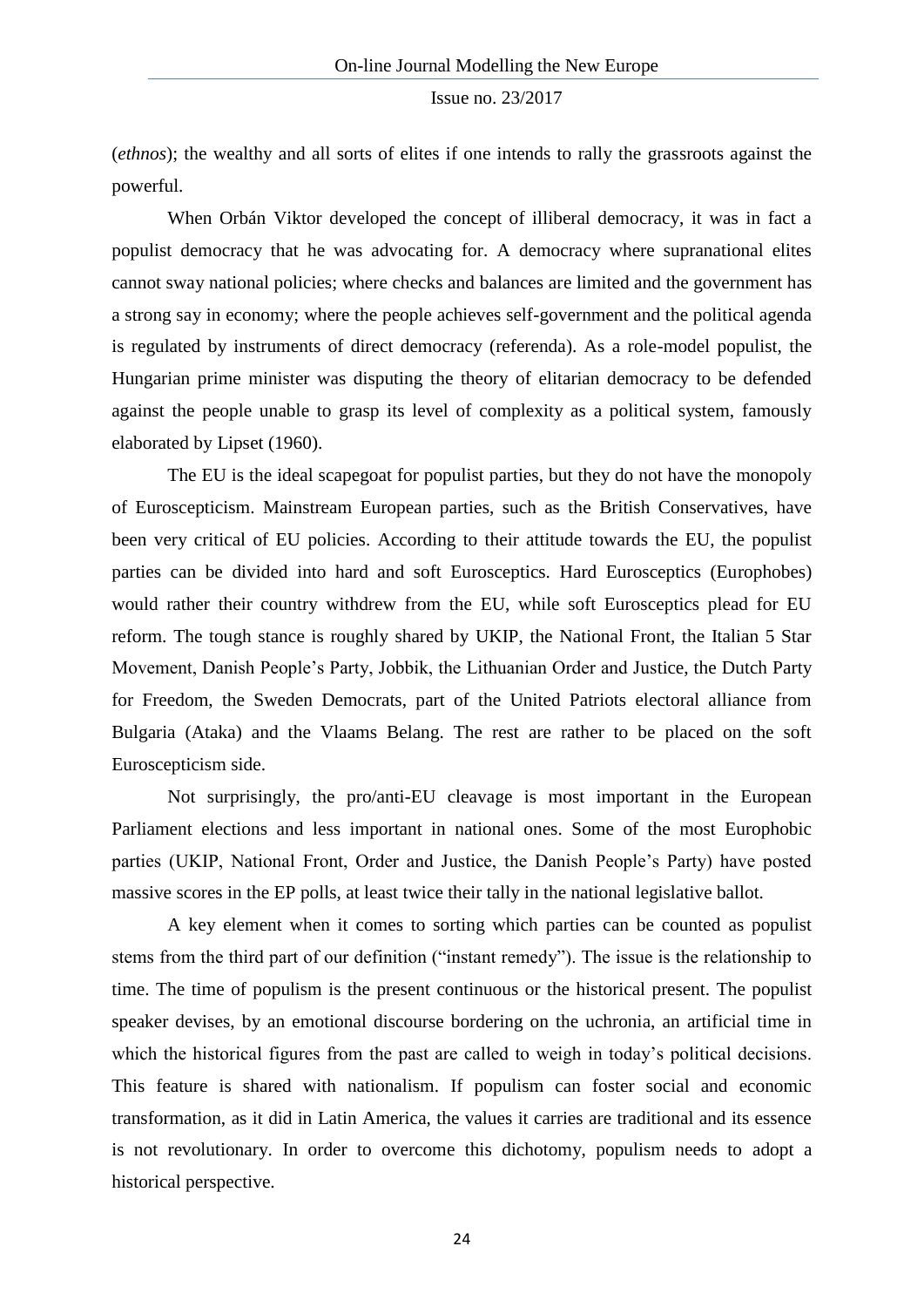For Guy Hermet (2001, p. 50), this particular relationship to the political time is at the very core of populism . Populism pretends to possess immediate solutions to long-term problems. Pierre-André Taguieff (2001, p. 406) places the time of populism in a magical dimension: "The time of populism is a mythical time, and populist action has a lot to do with political magic."

Most of the parties in the table have made use of the instant remedy policy to lure voters (United Patriots, Volya, FN, SYRIZA, Jobbik, M5S, PVV, Smer-SD, SNS, Unidos Podemos being the most conspicuous and consistent in this practice). This tactic is all the more effective as the party is certain not to be able to take office, but some of these parties eventually did, which led in the aftermath to a more cautious approach (SYRIZA, Smer-SD).

UKIP's and Leave campaign's pledge to redirect £350 million per week from UK's net contribution to the EU budget towards the British National Health Service was one of the most powerful arguments for the Brexit vote in the 2016 referendum. Upon victory, nobody backed this promise anymore, as it turned out the figure was grossly inaccurate. In the ensuing national elections in June 2017, the UKIP crashed at 1.8%, down from 12.6% in the 2013 legislative polls and 27.5% in the 2014 EP elections.

| EU populist parties' results in the 2014 European Parliament elections and last national |  |  |  |
|------------------------------------------------------------------------------------------|--|--|--|
| elections                                                                                |  |  |  |

| Country   | <b>Populist Party</b>                  | %EP14 | %Nat | Rank           | %Change |
|-----------|----------------------------------------|-------|------|----------------|---------|
| Austria   | Austrian Freedom Party (FPÖ)           | 19.7  | 20.5 | 3              | $+1.5$  |
| Belgium   | Flemish Interest (Vlaams Belang)       | 4.1   | 3.7  | 10             | $-5.7$  |
| Bulgaria  | <b>United Patriots</b>                 |       | 9.0  | 3              |         |
| Bulgaria  | Volya                                  |       | 4,1  | 5              |         |
| Czech Rep | Dawn of Direct Democracy               | 3.1   | 6,9  | 6              |         |
| Denmark   | Danish People's Party                  | 26.6  | 12.3 | $\overline{2}$ | $-1.6$  |
| Finland   | <b>Finns Party</b>                     | 12.9  | 19.1 | 2              | $-1.4$  |
| France    | National Front (FN)                    | 25.0  | 13.2 | 3              | $-0.4$  |
| Germany   | Alternative for Germany (AfD)          | 7,1   | 12,6 | 3              | $+7.9$  |
| Germany   | The Left                               | 7.3   | 9.2  | 5              | $+0.6$  |
| Greece    | Coalition of the Radical Left (SYRIZA) | 26.6  | 35.5 |                | $-0.8$  |
| Hungary   | Fidesz – Hungarian Civic Union         | 51.5  | 44.5 |                | $-4.3$  |
| Hungary   | Movement for a better Hungary (Jobbik) | 14.7  | 20.2 | 3              | $+3.5$  |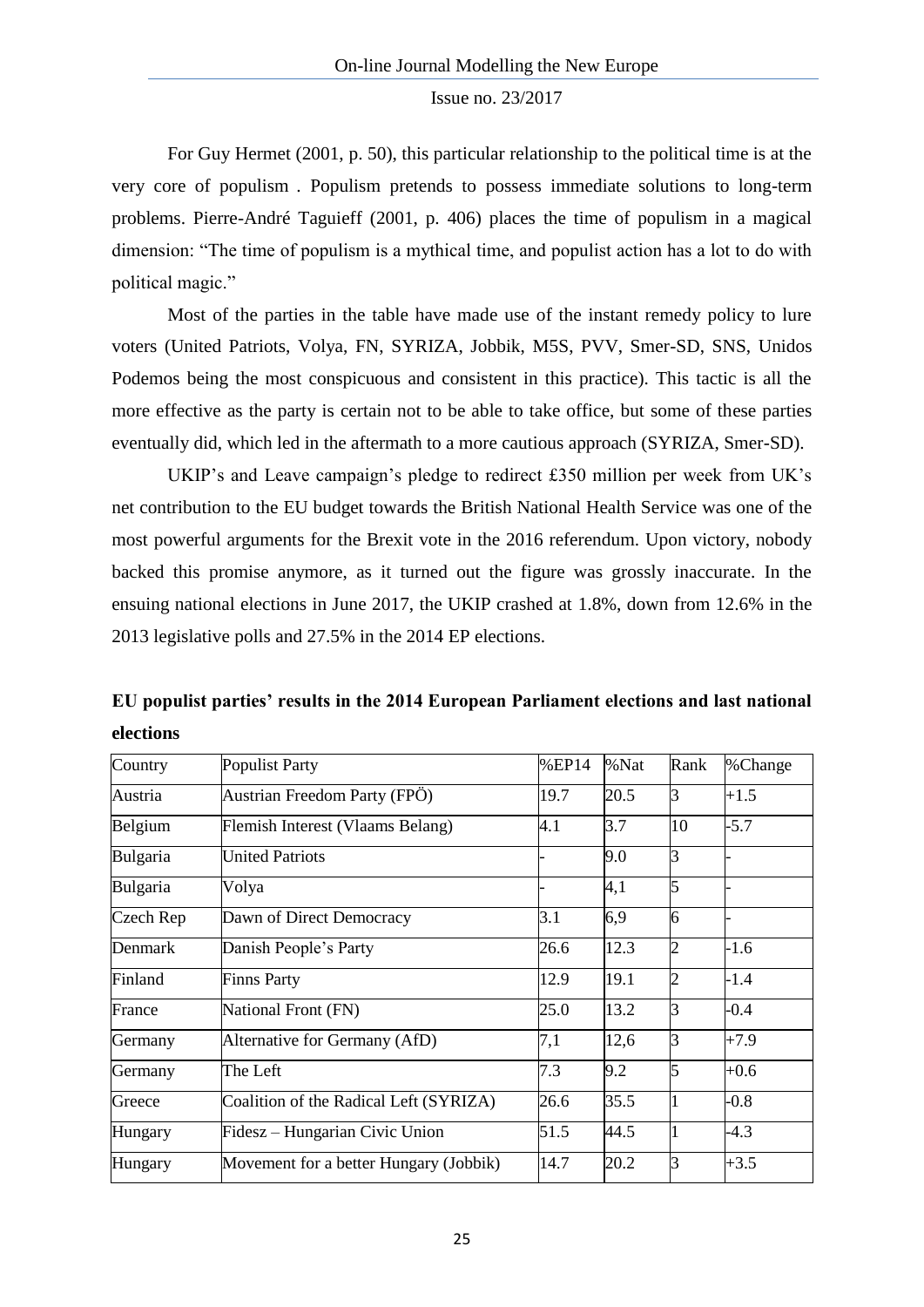| Ireland            | Sinn Fein                            | 19.5 | 13.8 | 3              | $+3.9$  |
|--------------------|--------------------------------------|------|------|----------------|---------|
| Italy              | Five Star Movement (M5S)             | 21.2 | 25.6 |                | $+5.6$  |
| Lithuania          | <b>Order and Justice</b>             | 14.3 | 5.6  |                | $-1.7$  |
| <b>Netherlands</b> | Party for Freedom (PVV)              | 13.2 | 13.1 | $\overline{2}$ | $+3.0$  |
| Poland             | Law and Justice (PiS)                | 31.8 | 37.6 |                | $+7.7$  |
| Slovakia           | Direction-Social Democracy (Smer-SD) | 24.1 | 28.3 |                | $-16.1$ |
| Slovakia           | <b>Slovak National Party (SNS)</b>   | 3.6  | 8.6  | 4              | $+4.1$  |
| Spain              | United We Can (Unidos Podemos)       | 8.0  | 21.2 | ß              | $-3.3$  |
| Sweden             | Sweden Democrats (SD)                | 9.7  | 12.9 |                | $+7.2$  |
| <b>UK</b>          | UK Independence Party (UKIP)         | 27.5 | 1,8  |                | $-10.8$ |

| Issue no. 23/2017 |  |
|-------------------|--|
|-------------------|--|

**Eastern vs. Western populism**

As populism is not an ideology, insofar it is unable to provide a comprehensive worldview, and very few parties acknowledge a populist vision, it is an uphill task to gather parties from countries with diverse national contexts under this label. One of the recurrent issues has been the East/ West divide: is the populism of former communist countries in Central and Eastern Europe the same political phenomenon as the one in Western Europe? As the public opinion in Central and Eastern Europe (CEE) is rather positive about the EU (according to the Eurobarometer 87 – Spring 2017, 10 out of 11 CEE audiences profess more trust in the EU than the EU28 average), can populist parties in these countries be as Europhobic as the Western ones and still make electoral breakthroughs? Anti-immigrant discourse is a must for Western populist parties. The CEE is hardly a destination for immigration, on the contrary, millions of Eastern Europeans have turned the West into their new home and as a result they are being targeted by the recriminations of Western populist parties: they take the jobs of the natives, work for lower wages, increase criminality. In these conditions, can populist parties from Western Europe co-operate with their Eastern counterparts? Do the voters of populist parties have a similar profile, or even is there a resemblance between the followers of all populisms in history, is there a generic *people* of populism who would be the cornerstone of this sociopolitical construct?

We shall strive to answer in the first place the last question, as it is the most general. The answer cannot help being ambivalent. Yes, because the critical mass of populism has always been represented by the losers of a socio-economic process of transformation. No, because there is an essential change of the target: 'ancient' populism (until WWII) defended labour (peasants, farmers, industrial workers) against the idle wealthy, the oppressive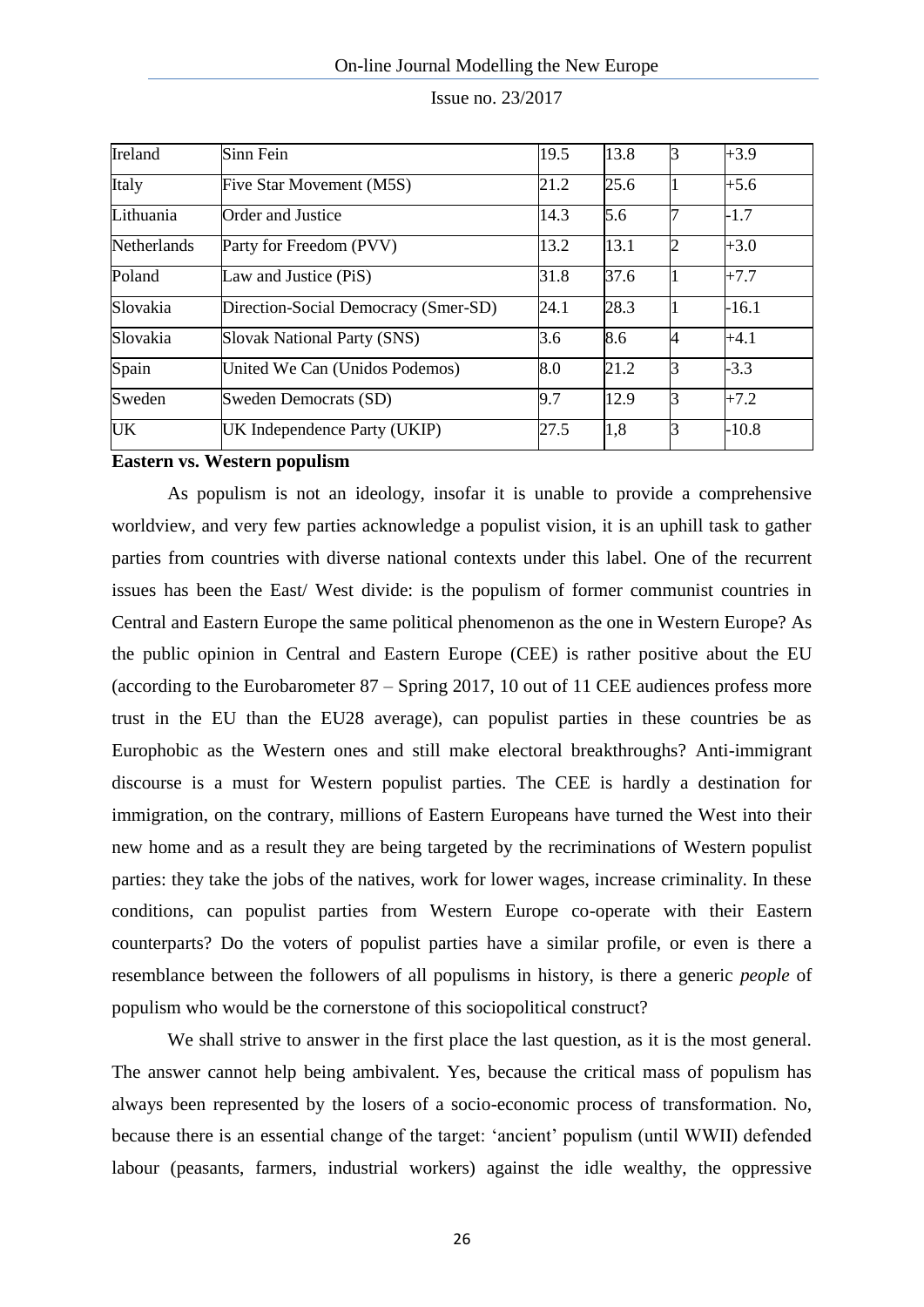government and huge capital (opposing the small people to the big), modern populism is the voice of a middle people discontent with the "privileges" conceded to the poorest: the average rebel against the "excessive" welfare conceded to the smallest (including the refugees).

Modern populism is perhaps older than one might think. As soon as 1935, US social scientist David J. Saposs (p. 393) interpreted "Fascism being the extreme expression of middle-classism or populism".

The audience of today's populism are the losers of modernization, those who risk the deterioration of their status because of social transformation, whatever the reasons of this transformation (globalization in Western Europe since the 1980's, transition in Central and Eastern Europe from the fall of communism in 1989 until the accession of these countries to the EU in 2004 and respectively 2007 for Bulgaria and Romania, 2014 for Croatia).

The EU accession of CEE countries has levelled the field of populism in many aspects. The populist vote is a protest vote. The surveys conducted EU-wide have revealed the profile of populist voters is more or less the same across Europe: nativist, authoritarian personalities, Europhobic (more so in Western Europe) and anti-immigration (in the "old Europe)/ xenophobic or hostile to ethnic minorities (in the "new Europe"), fearing modernization and discontent with politics.

The more someone is displeased with politics, the greater the odds s/he voted for a populist party. When the messages conveyed by mainstream political parties (e.g. the need for austerity policies in Greece after the financial crisis) are too similar and the ideological cleavages almost obliterated, an avenue opens for populist movements. Crisis fuels their appeal. Populism has been perceived as a disease of representative democracy from the very first conference in 1967 where Peter Wiles (1969, p. 166) deemed it "A Syndrome, not a Doctrine". If Central and Eastern European democracies are younger then Western ones, the disenchantment with the national political establishment reaches record heights in the region. Only 33% of Romanians trust their government and 27% their Parliament, while for Poland the corresponding figures stand at 33% and 25%, much lower than the EU28 average (Eurobarometer 87 Spring 2017).

When it comes to the anti-immigration stance, Eastern populists are as radical as the Western ones. They echo their national public opinion, with 11 out of the 15 most hostile countries to immigration from outside the EU hailing from the former communist bloc, ranging from a record 83% of negative opinions in Latvia to Romania's 59% (Eurobarometer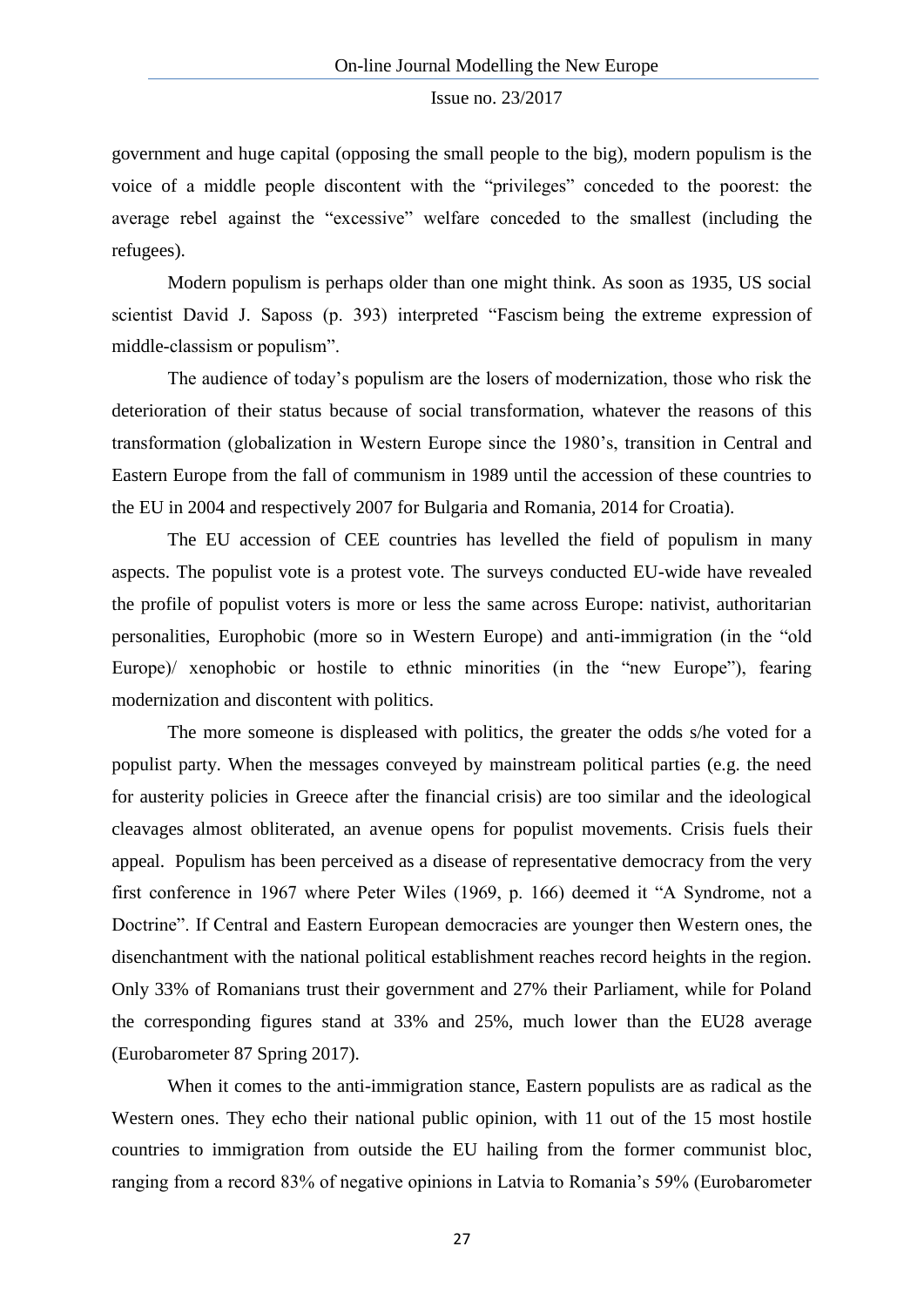86, Autumn 2016). The only "intruders" are countries highly impacted by the refugee crisis (Greece, Italy, Malta). As the Visegrad group (Czech Republic, Hungary, Poland, Slovakia) refused to take part in the EU's refugee relocation scheme, domestic support for this position was overwhelming.

Central and Eastern European parties are seldom hard Eurosceptics (save for Jobbik, Ataka and Order and Justice), because the image of the EU as source of prosperity is still dominant in the region. However, the Fidesz and the PiS, as ruling parties, have joined efforts at EU level to convey a political message that stands in defiance of the liberal democratic model and have thus become models for Western populist parties which, though theoretically more hostile to the EU, lack the means to harm EU policies and can only express tough criticism in the European Parliament.

In conclusion, there is no divide between Eastern and Western European populism, only minor contextual differences.

### **Is there a populist momentum in the EU?**

In the final part of this paper, the time has come to answer the initial question: can we speak of a populist momentum in the EU? Is there a threshold or an indicator to assess it?

Populist parties have posted big wins in the 2014 European elections. The Fidesz, Smer-SD, UKIP, SYRIZA, the Danish People's Party, the National Front emerged as victors, the PiS was very close to do so and scored a very high result, Sinn Fein came second close enough to the winner and the 5 Star Movement rose to more than 20%. However, many of these parties drew lower support in the subsequent national legislative elections, most notably in France, UK and Ireland. Their scores at the EP elections are not necessarily a relevant indicator, as these tend to be a single-issue ballot: pro/ anti-EU. As in many countries the populists monopolize the Europhobic discourse (though not so in France, Italy and the UK), they took advantage of this unique cleavage to maximize their gains.

2014 saw a strong anti-establishment vote, with Eurosceptic parties taking roughly a quarter of the EP seats. As there is no united Eurosceptic front in the Parliament, but also because of the historical tradition of bi-partisan co-operation between the major political groups (EPP and S&D) to reach majority on important issues, the populists, despite their numbers, remain marginal. Though no causal relationship can be drawn, since spring 2014 and the last EP elections, trust in the EU has soared at European level at 42% in spring 2017, up from 31% (source: Eurobarometer).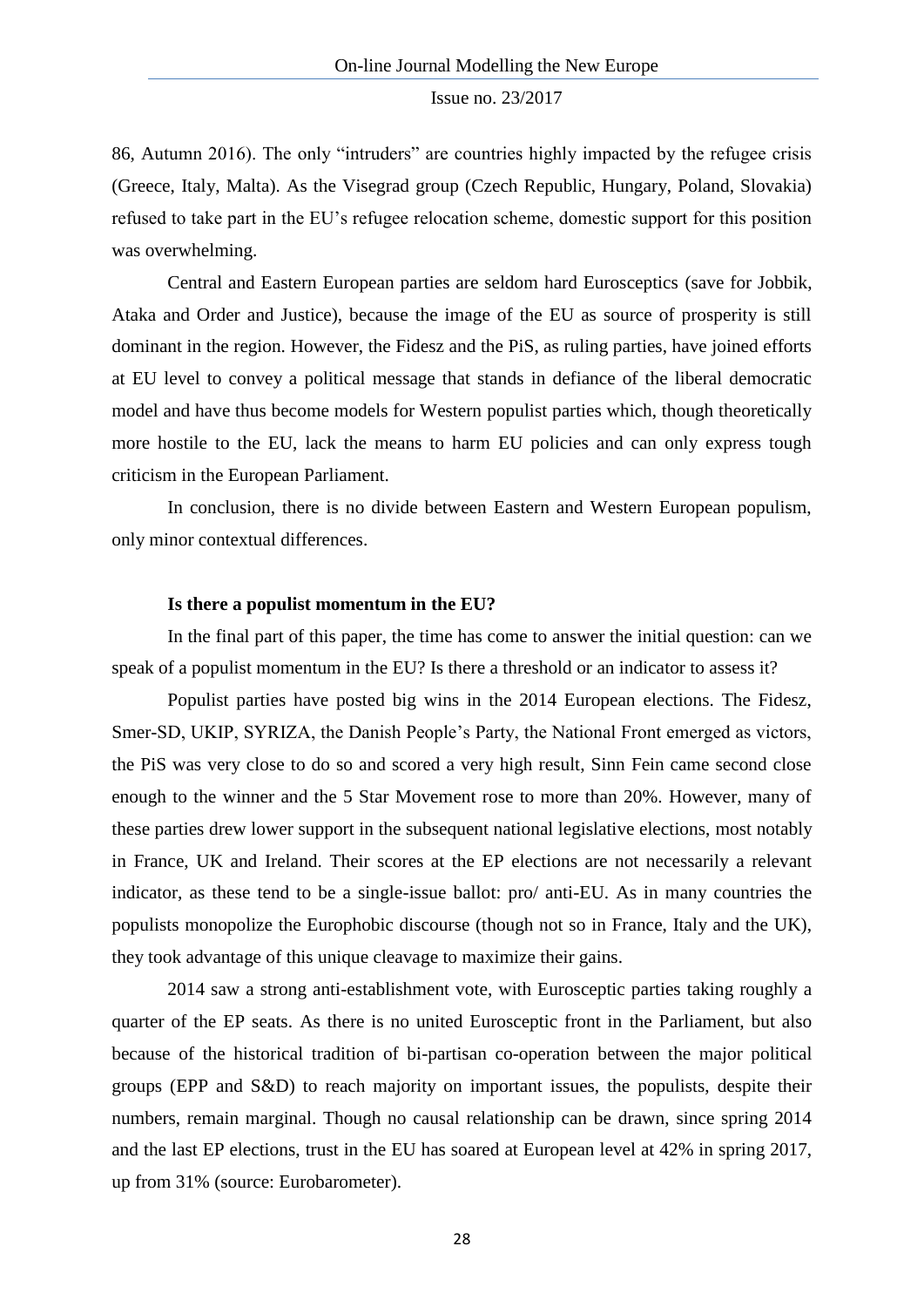In our view, if we are to speak about a populist momentum in present day Europe, it is not necessarily by virtue of the cumulated populist score. EU28 is radically different from the EU15, where populist parties also achieved significant success. The major factor is the new status that populism has managed to acquire following the 2004 and 2007 successive EU enlargements. In 1999, when Jörg Haider's Freedom Party (FPÖ) entered government following a strong display in the elections, as the junior partner despite a slightly better score compared to the ÖVP, the other 14 members of the EU imposed diplomatic sanctions on Austria in February 2000 (they were only lifted in September 2000). In Western Europe, populist parties have been associated with the extreme right and subjected to a *cordon sanitaire*, which is still in place in France towards the FN or in Germany towards the AfD.

These pre-emptive sanctions would be unthinkable today, with populists like Orbán Viktor, Robert Fico or Beata Szydlo sitting in the European Council.

In Central and Eastern Europe, populism has become mainstream and in some countries, like Slovakia, populist parties have dominated the political stage in the long run. As a conclusion, if there is now a populist momentum in the EU, it is mostly a consequence of the enlargements to the East. The different political culture in some of these countries has brought the populists to the table. And they are here to stay.

### **Bibliography**

- ADAM, R. (2016) *National-populisme en Roumanie. Tradition et renouveau postcommuniste*. Brussels: Ph. D. dissertation defended at the Université libre de Bruxelles.
- ALBERTAZZI, D./ McDONNEL, D. (2007) *Twenty-First Century Populism: The Spectre of Western European Democracy*. New York & London: Palgrave Macmillan.
- CANOVAN, M. (1981) *Populism*. New York & London: Harcourt Brace Jovanovich.
- HERMET, G. (2001) *Les populismes dans le monde : une histoire sociologique XIX<sup>e</sup> -XX<sup>e</sup> siècle*. Paris: Fayard.
- IONESCU, G./ GELLNER, E. (eds.) (1969) *Populism. Its Meanings and National Characteristics*. London: Weidenfeld and Nicolson.
- JAGUARIBE, H. (1967) *Problemas do desenvolvimento latinoamericano*. Rio de Janeiro: Civilizaçao Brasileira.